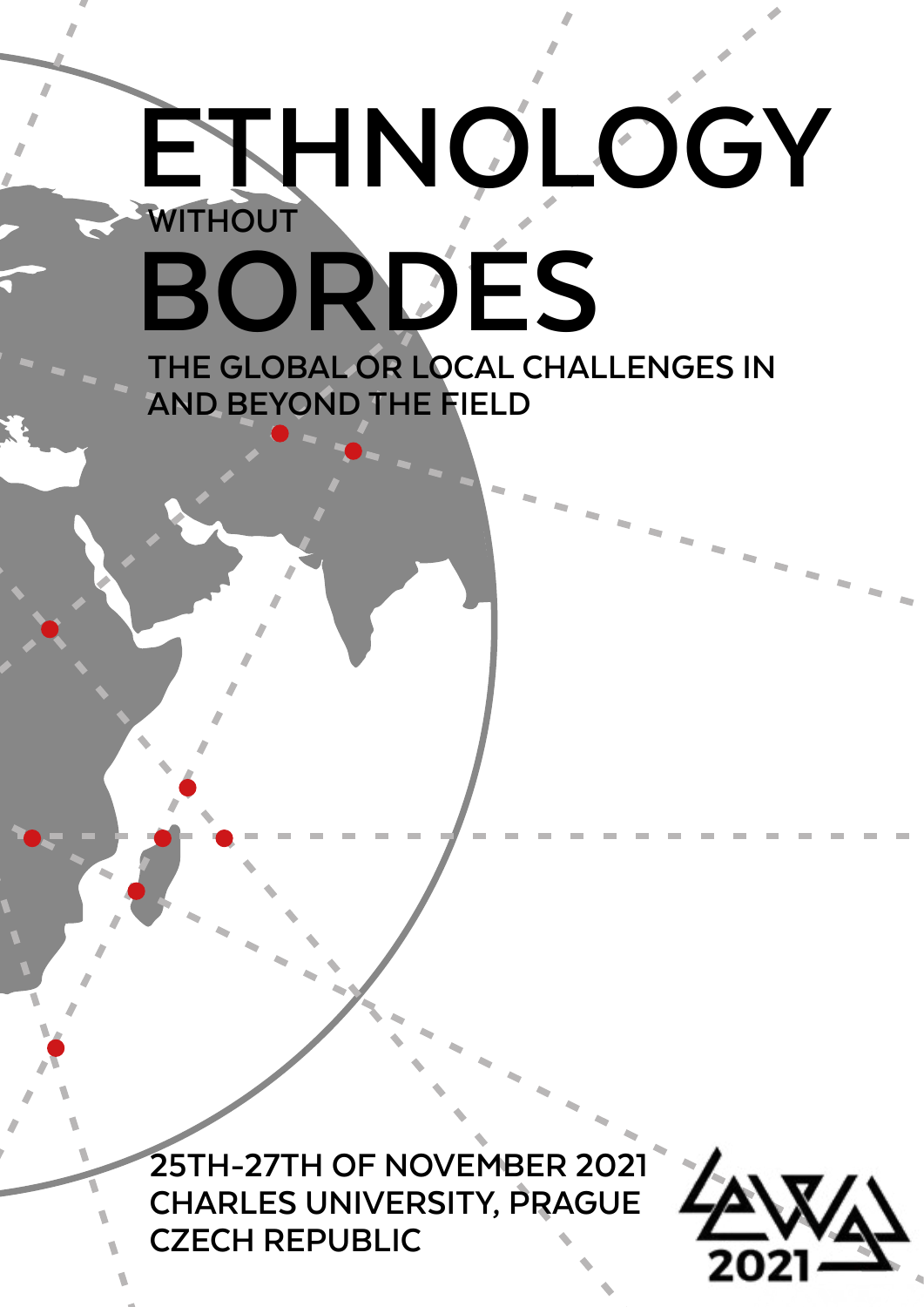The IX edition of Ethnology Without Borders, an international academic conference, is being organized this year by the student association ANTRE in cooperation with the Department of Ethnology at the Charles University in Prague.

### FB event:

[https://www.facebook.com/events/217593473708447](https://www.facebook.com/events/217593473708447 ) WEB site: [http://www.ethnologywithoutborders.eu/](http://www.ethnologywithoutborders.eu/  ) 

You can find the newest information on FB event discussion.

We continue the mission established during previous installments, which is to: expand and strengthen relations between different anthropological centers in Central and Eastern Europe; be a platform through which knowledge, thoughts and experiences of young scholars can be exchanged.

The topic of the IX edition of Ethnology Without Borders is "The Global or Local? ": Challenges In and Beyond the Field. In the past months, we have witnessed more than ever how interconnected our world is – how quickly global phenomena can spread and impact social, political, cultural and economic relations in local contexts, everyday life, customs and traditions.

These events have triggered multi-faceted local reactions to crises and conflicts, and have sparked change and various new ways of adaptation often based in tradition and solidarity. The 'global' can thus be understood as ,worldwide', but also as ,transcending national boundaries', ,holistic' or as "supraterritorial". We are interested in discussing how the macro and micro perspectives can be combined to understand the 'global-local-relationship' e.g. as in manifestations of global processes in local contexts, but also in how local issues can affect broader contexts.

As suggested by the title of this years' conference, we would also like to focus the discussions on ethnographic research itself, and to examine difficulties that we face in our research of crisis and emergency situations (such as COVID-19).



## **CALL FOR PAPERS**

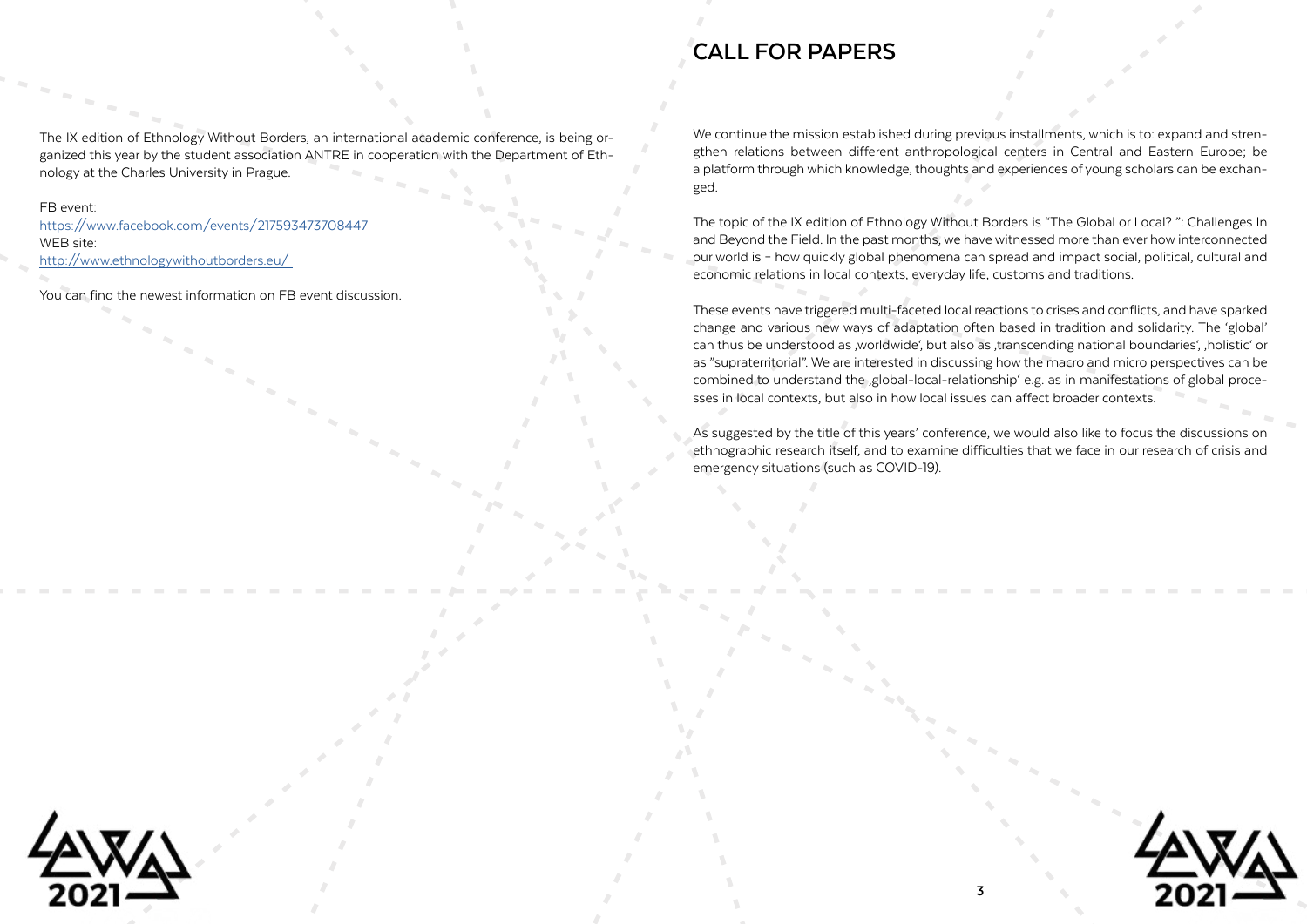### **THURSDAY 25TH NOVEMBER**

Arrival

**20:00** Social evening (optional) -Jazz Restaurant Zlatý Dvur [- Husova 242](https://www.google.com/maps/place/Husova+242,+110+00+Star%C3%A9+M%C4%9Bsto/@50.0851791,14.4158716,17z/data=!3m1!4b1!4m5!3m4!1s0x470b94ef1fc157bb:0x28449ad48d02c353!8m2!3d50.0851791!4d14.4180603)

### **SCHEDULE**

### **FRIDAY 26TH NOVEMBER** - lecture room P300 ([Nám. Jana Palacha 2\)](https://www.google.com/maps/place/Filozofick%C3%A1+fakulta+Univerzity+Karlovy/@50.0889643,14.413834,17z/data=!3m1!4b1!4m5!3m4!1s0x470b94e62ed95da3:0xc99ee4aec148c181!8m2!3d50.0889643!4d14.4160227?hl=cs-CZ)

- **10:00 10:30** Registration
- **10:35 10:50** Official opening
- **10:50 12:35** Conference Block I. Tanzania: religion, civil society, ethnicity
- **12:35 13:35** Lunch break
- **13:35 14:45** Conference Block II. To live an anthropology.The way of research
- **14:45 15:00** Coffee break
- **15:00 16:45** Block III. Anthropology, society and environment
- **16:45 17:00** Coffee break
- **17:00 18:20** Block IV. Per differentiae ad astra
- **18:20 20:00** Dinner (not provided by the organizers)
- **20:00 24:00** Film screening with comment of experts [cellar in Campus Hybernská](https://www.kampushybernska.cz/en/campus-hybernska/?fbclid=IwAR0zFAsh8EOeUqb3lvcS_EzM-_V5UyB1u_8LyXUToQrU-qJ37Mb6rT3Fpa4)

### **SATURDAY 27TH NOVEMBER**

- **10:30-11:40** Block V. Tourism as an object and way of reserach [Campus Hybernská](https://www.kampushybernska.cz/en/campus-hybernska/?fbclid=IwAR0zFAsh8EOeUqb3lvcS_EzM-_V5UyB1u_8LyXUToQrU-qJ37Mb6rT3Fpa4)
- **11:40 12:45** Lunch break
- **12:45 14:00** Moderated discussion/MessUp afternoon professors sharing stories of research
- obstacles and mistakes - [Campus Hybernská](https://www.kampushybernska.cz/en/campus-hybernska/?fbclid=IwAR0zFAsh8EOeUqb3lvcS_EzM-_V5UyB1u_8LyXUToQrU-qJ37Mb6rT3Fpa4)
- **14:00 14:15** Coffee break
- **14:15 15:15** Block VI. Cultural Heritage - [Campus Hybernská](https://www.kampushybernska.cz/en/campus-hybernska/?fbclid=IwAR0zFAsh8EOeUqb3lvcS_EzM-_V5UyB1u_8LyXUToQrU-qJ37Mb6rT3Fpa4)
- **17:30 19:00** Guided tour in the Czech ethnographic museum by [doc. Petr Janecek](https://uetn.ff.cuni.cz/cs/vyucujici/phdr-petr-janecek-ph-d/) **20:00 - 24:00** Social evening with dinner (not provided by the organizers)

### **SUNDAY 28TH NOVEMBER**

Free day in Prague [\(the most beautiful city in the world\)](https://www.timeout.com/news/prague-has-just-been-voted-the-most-beautiful-city-in-the-world-091521)





## **CONTENTS**

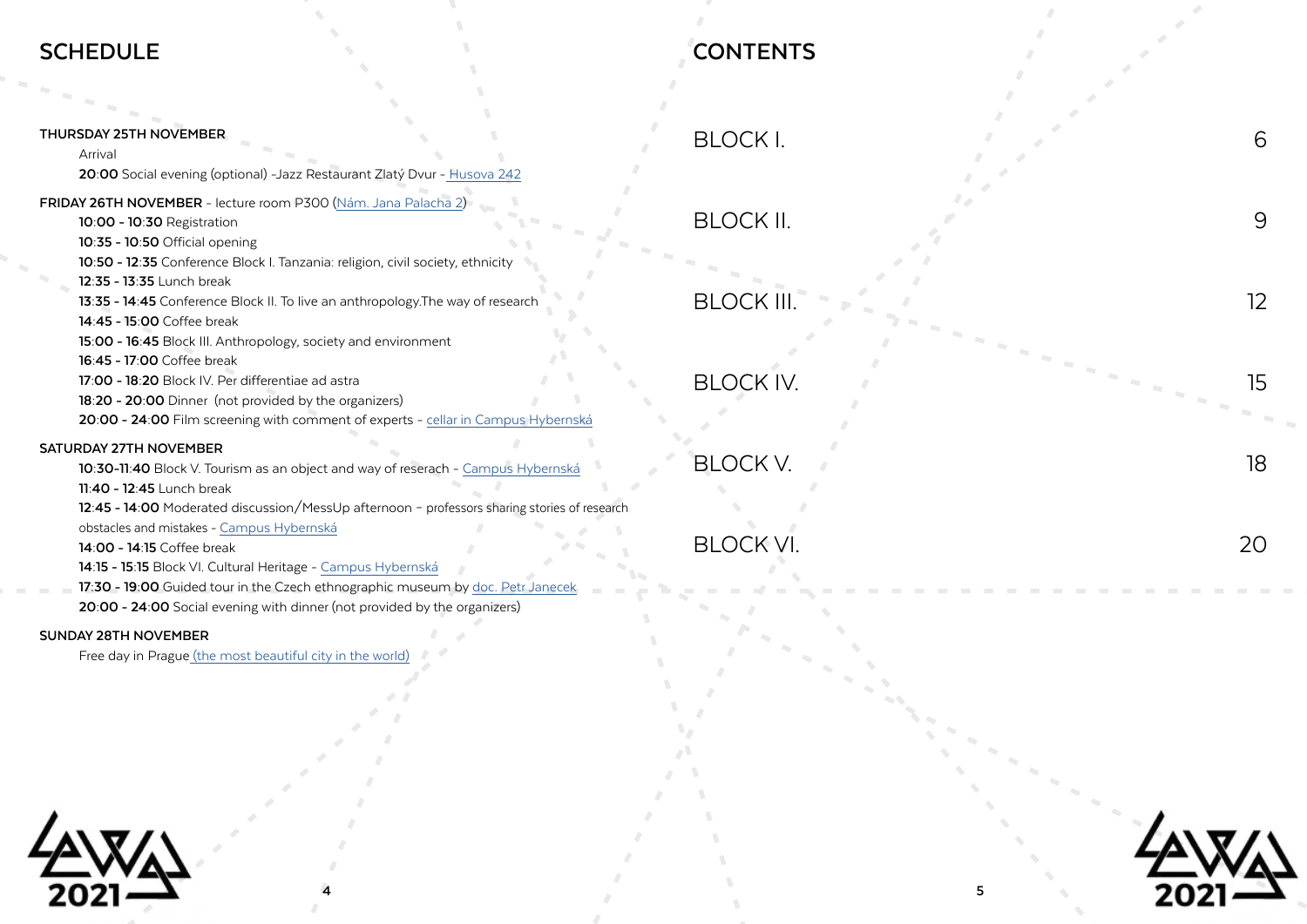### **BLOCK I. 10:50 - 12:35** (Friday) **TANZANIA: RELIGION, CIVIL SOCIETY, ETHNICITY**

**Kerindo Abeid Sumara:**The Response of Indian Community to the Contemporary Politics in Tanzania

**10:50 - 11:10** Presentation

**11:10 - 11:25** Discusion

**Stephano L. Ayo:** Child Labour or Child Work? Complexities of Socio-Cultural Life of the Wataturu Community of Igunga, Tanzania circa 1980s to Present

**11:25 - 11:45** Presentation

**11:45 - 12:00** Discusion

**Hija A. Urassa:** Global Islamic Reforms and their Influence on the Ethnographic Research among the Chagga Muslims of Hai Distrit in North Eastern Tanzania

**12:00 - 12:20** Presentation

**12:20 - 12:35** Discusion

## **The Response of Indian Community to the Contemporary Politics in Tanzania**

### **Kerindo Abeid Sumara**

**PhD candidate, Department of Ethnology and Non-European Studies Faculty of Arts, University of St Cyril and Methodius in Trnava**

Tanzania has a noticeable number of Indian minorities from the Indian sub-continent amongst its population. Some of those Tanzanian Indians live in Mwanza City. Their presence in the country and the city is historic. However, political changes in the country greatly shaped the migration and settlement of the Indian community in the city. Scholarship regarding Indians' response to policy reforms, particularly during socialism and early liberalization period is enormous. Yet, little has been done to link the current trends and dynamics of Tanzanian politics and Indian minorities to the wider scope of migration and settlement. This study therefore seeks to establish the impact of contemporary Tanzanian politics on the Indian community living in Mwanza City, Tanzania. The study uses interviews, published reports, internet sources, newspapers, and government reports to demonstrate how various political reforms have affected the Indian presence in Mwanza. The paper is built on the argument that Tanzanian politics have influenced the Indian migration to and from the country.

## **Child Labour or Child Work? Complexities of Socio-Cultural Life of the Wataturu Community of Igunga, Tanzania circa 1980s to Present**

**Stephano L. Ayo** 

**PhD candidate, Department of Ethnology and Non-European Studies Faculty of Arts, University of St. Cyril and Methodius in Trnava** 

For a longtime the world has campaigned against child labour. Local and global efforts have been made to alleviate this phenomenon. Despite those efforts, specific socio-cultural context and societal interpretation of child labour has left the campaign against those practices in question. Scholarship on this subject uncovers several circumstances, reasons, consequences and processes for child labour among different communities in Africa. Yet, the extant literature reveal scant information regarding the complexities of socio-cultural dimension, particularly among the semi nomadic pastoral Wataturu in realising child labour practices. On the basis of such backdrop, the paper exploits primary sources collected through participant observation, oral interviews and secondary sources to demonstrate how sociocultural set up of the Tatur exhibit the complexities of the defining child labour practices.

**A Tanzanian PhD Candidate at the University of St. Cyril and Methodius in Trnava. PhD research: Modernisation and socio-cultural transformation among semi-nomadic Taturu (Datoga) people of Tanzania. Affiliated to the University of Dar es Salaam as an Assistant Lecturer in the De- partment of History, Political Science, and Development Studies at the Dar es Salaam University College of Education (DUCE).**

**Areas of research: Ethno-Histories in Tanzania (Ethnology and Historical Research); Socio-Cultural and Political Histories of Tanzania; Environmental Histories; and Peasant Economies and Rural Transformation.**

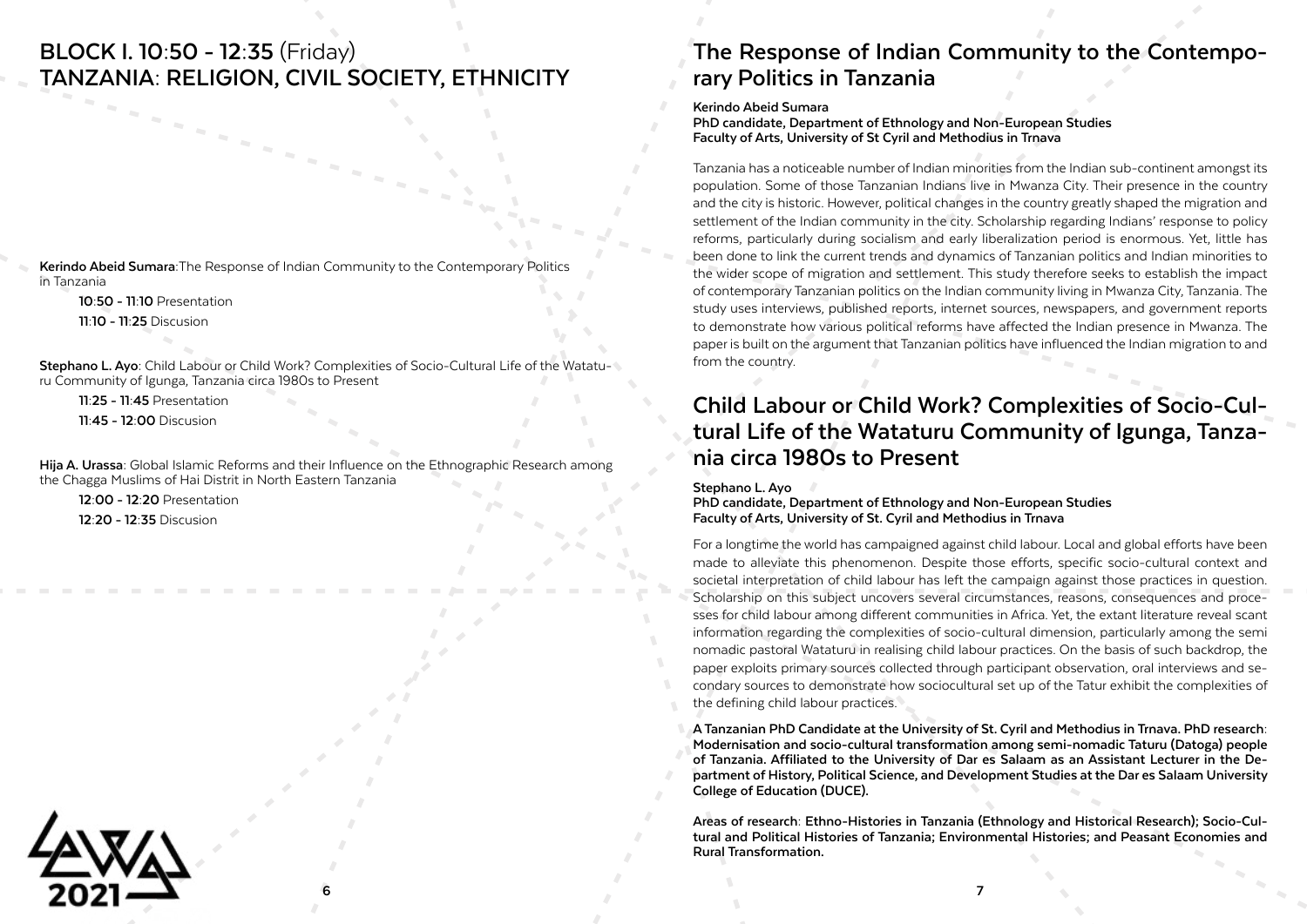**8 9**



### **Global Islamic Reforms and their Influence on the Ethnographic Research among the Chagga Muslims of Hai Distrit in North Eastern Tanzania**

**Hija A. Urassa**

**PhD candidate, Department of Ethnology and Non-European Studies Faculty of Arts University of St. Cyril and Methodius in Trnava**

The spread of contemporary Islamic ideological reforms which coupled with radicalism, Muslims- -states antagonism and terrorist attacks resulted in the creation of images and labeling of Muslim as radical and anti- peace. These images as publicized in the political platforms, viewed through economic lens and media propaganda have affected the way in which Muslims negotiate their religious beliefs particularly in the local context. Consequently, this has shaped the way a social researcher study Muslim practices and local community participation in research. On the basis of that setting, this paper intends to demonstrate how the construction of Islamic reforms challenges research among the Muslim reformers of the Hai District in Tanzania. The study uses information collected from ethnographic research conducted in the year 2020 and 2021 in Hai District. It also exploits other sources such as in depth interviews, observation, books and journal articles. The paper is built on the argument that, Islamic reforms is both an opportunity and challenge which demand researchers to contextualize trends, adopt various data collection methods and resorts to frameworks viable for addressing the relationship between global and local interaction of Islamic ideological reforms.

## **BLOCK II. 13:35 - 14:45** (Friday) **TO LIVE AN ATNROPOLOGY. THE WAY OF RESEARCH**

**Jakub H. Vozáb**: Video games and Folklore: Is it okay to study your hobby? The Insider perspec-<br>tive on global phenomenon

**13:35 - 13:55** Presentation **13:55 - 14:10** Discusion

**Hubert Tubacki:** Activist anthropology as a new perspective on participatory observation and analternative for young researchers

**14:10 - 14:30** Presentation **14:30 - 14:45** Discusion

**A PhD candidate at the University of Cyril and Methodius in Trnava, Slovakia. My PhD research is on Islamic Ideological Reforms and Practices among the Chagga Muslims of North Eastern Tanzania, 1980-2000s.**

**Assistant Lecturer in the Department of History, Political Science and Development Studies at the Dar es Salaam University College of Education (DUCE), Tanzania**

**Areas of research: History of Disease, Health and Healing, Ethnology and History of Islamic Reli- gion in Tanzania and History of Infants and Childhood.**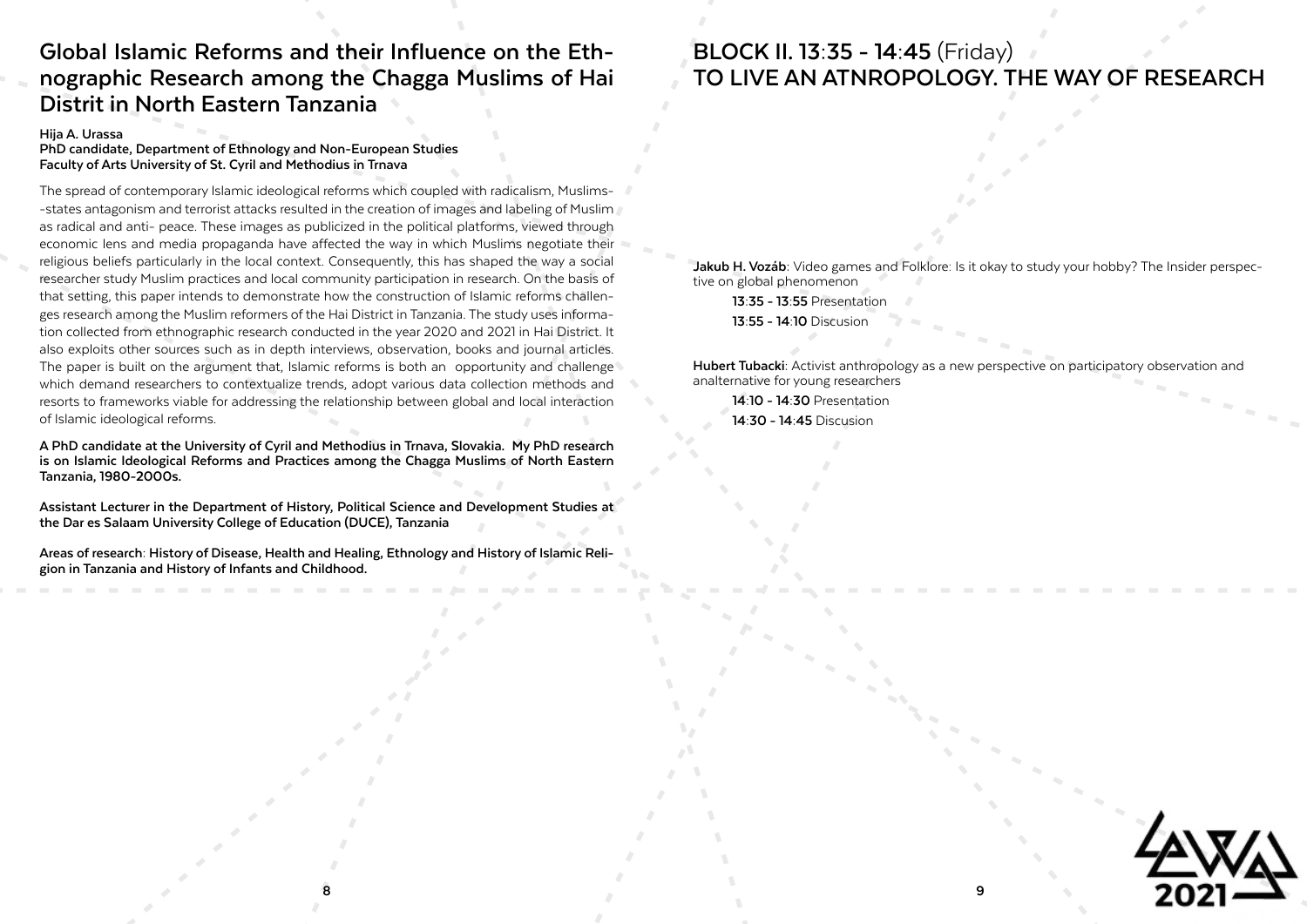**10**

### **Video games and Folklore: Is it okay to study your hobby? The Insider perspective on global phenomenon**

### **Jakub Hynek Vozáb Student, Department of Ethnology Faculty of Arts, Charles University in Prague**

Video games today represent very widespread medium, which has a huge potential. Majority of games uses for its stories and building of their world rearranged and commodified elements inspired by vernacular folklore. Thanks to that kind of games, they were able to preserve and spread some manifestations of oral tradition, mainly representation of oral literature, specifically the representatives of demonological legends, not only in collective memory of certain group, but also in the general population thanks to the mass culture of popular culture.

I was always fascinated by games so when I started playing video games it immediately became my number one hobby. So, one day when I played particularly big roleplaying video game, I realized what knowledge I had gained from the game world only during the time of playing as a player and how much some stories I find familiar. At that moment, the question arose as to whether other players could take a similar feeling from the game. That is, with the help of storytelling, we do not learn stories in a similar way as if we were sitting by a fire in the woods, in a cafe with friends, or at a lecture at a university. And how much the familiarity of the expressions, motives and stories affects the player's experience of the game and how it supports its better memorization and absorption. And so, my work on my thesis began. Main aim was to examine and explore the possibilities of preserving the manifestations of oral literature in the collective memory of the subculture of computer game players with an overlap to the general population, but in the end it was always about how game affect its players, in this case, me.

### **Activist anthropology as a new perspective on participatory observation and an alternative for young researchers**

#### **Hubert Tubacki**

**PhD candidate, Faculty of Anthropology and Cultural Studies Adam Mickiewicz University in Poznan** 

While studying anthropology in Poland, I saw a lot of students who are fascinated by anthropology and are looking for their own way of doing anthropology and at the same time looking for their own way of life. The young generation of students, they are constantly negotiating their position and role in society. The next generation seems to be more and more socially engaged, and they are trying to find their way as citizens in society. Young researchers are searching for their way, sometimes putting the ethics of their research before their own well-being and freedom to work, at the same time they are getting acquainted with the reality of the neoliberal university, where the researcher is seen through the prism of credits and grants. According to the system, a young researcher is expected to be accountable and productive. In this reality, more and more anthropology students feel the need to get more involved in the field. I, too, find myself in this group and have therefore taken it upon myself to practice my interpretation of activist anthropology, which I recognize as a new take on participant observation. In my talk I would like to present my practice as an activist researcher while researching climate movements active in Poland, Czech Republic and Germany. It is my response to the dilemmas of young anthropology students, which may become one of the paths they can take.

**Anthropologist and social activist, PhD student at the Institute of Anthropology and Ethnology at Adam Mickiewicz University in Poznan. I am interested in new social movements, resistance, produced radical other and employed experiences. I work in non-governmental organization, I support and activate young people from small towns and I try to build civil society.**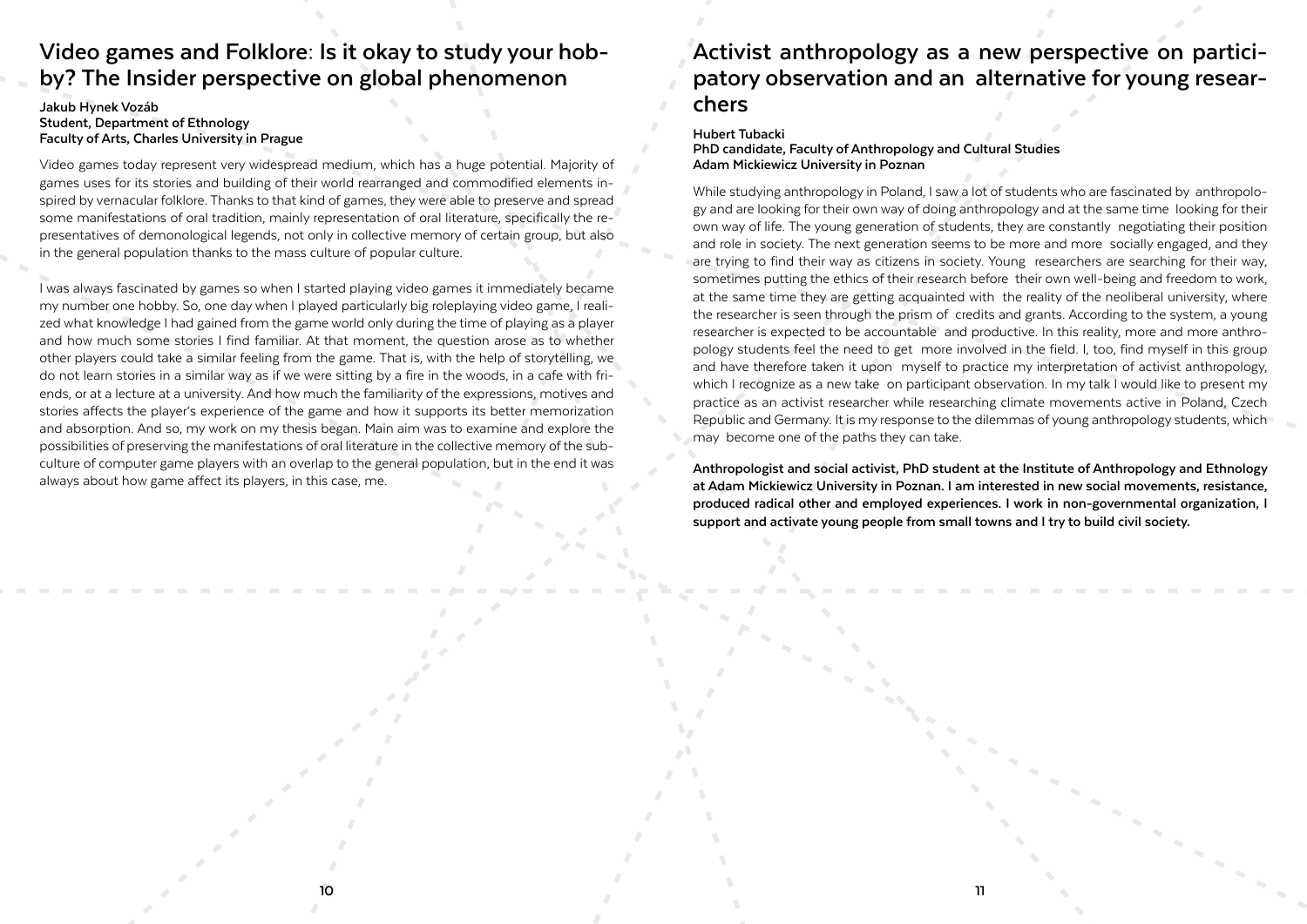### **BLOCK III. 15:00 - 16:45** (Friday) **ANTROPOLOGY, SOCIETY AND ENVIROMENT**

**Urszula Małecka:** The need for social forestry **15:00 - 15:20** Presentation

**15:20 - 15:35** Discusion

**Mikołaj Smykowski:** Phytoanthropology **15:35 - 15:55** Presentation **15:55 - 16:10** Discusion

## **The need for social forestry**

#### **Urszula Małecka**

**Student, Faculty of Anthropology and Cultural Studies Adam Mickiewicz University in Poznan**

82% of forests in Poland are public. They are looked after' by employees of the State Forests institution. And although the principle of sustainable development has been introduced into Polish forestry since 1997, and forest management has become multifunctional, Polish foresters cut down forests without asking permission from anyone. Decision making on forest flora and fauna is top-down, centralised and, in addition, represents the main political thought in the country, as employees of the State Forests are subordinate to the Ministry of the Environment. In my talk, I will tell about the need to build social forestry in Poland (and the world), that is, based on democratic decision-making. In 2020 and 2021 I researched the Model Forest project in Oborniki Wielkopolskie, which was an attempt at democratic forest management on local grounds. It was an attempt to socialise environmental management, but the model of public participation it adopted was exclusionary to the local community. An institutional governance framework, both national and global, was imposed on the Model Forest. There was a crossing of scales here (Konczal 2015). The project became an empty structure, devoid of knowledge about the real problems of the local forest and all those who make it up. Projects such as this will not succeed without changes in state structures that will always constrain them. But they are nevertheless needed, as they are a seed of change and show that it is possible to look differently at the old, well known, but no longer fully valid, management schemes. We need "making things common", as one of my research partners said, taking steps towards social forestry. And yet we also need utopian thinking - inventing other worlds, more democratic, shared, equal. Because as the Italian anarchist Erric Malatesta said - Patryk Switała: Greenland in a plastic bag<br>"Everything depends on what people are capable of wantin."<br>Patryk Switała: Greenland in a plastic bag

**16:10 - 16:30** Presentation

**16:30 - 16:45** Discusion **Urszula Małecka, master student of anthropology at Adam Mickiewicz University in Poznan. I'm interested in analyzing the relations of human and non-human actors so my bachelor thesis I wrote in the field of anthropology of forest. Now I continue my research especially focused on the social forestry and activist movements working for the forests.** 

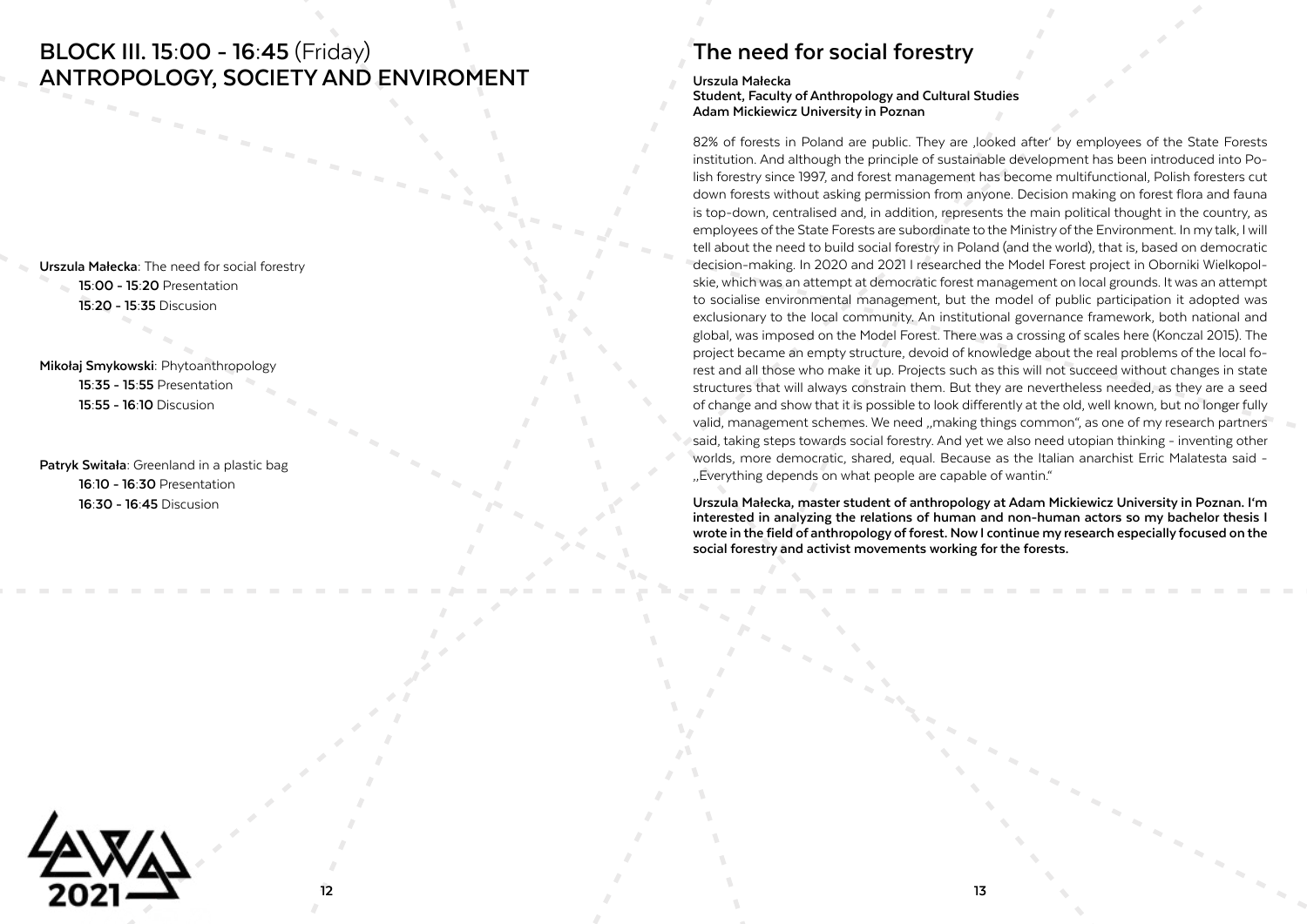

## **BLOCK IV. 17:00 - 18:20** (Friday) **PER DIFFERENTATIAS AD ASTRA**

**Trime Halili:** East-west dichotomy **17:00 - 17:20** Presentation **17:20 - 17:40** Discusion

**Rolly Rosen:** Between the global Intercultural City Ideal and the local Reality of the New Wars **17:40 - 18:00** Presentation **18:00 - 18:20** Discusion

### **Greenland in a plastic bag**

### **Patryk Switała Silesian traveler, cultural anthropologist, folk dancer Author of travel blog Slonzok rajzuje / Silesian travels**

When I was sailing to Ittoqqortoormiit, one of the most inaccessible locations in the world, in 2017, I expected to see the nature in its pure form and the traditionally living Inuit people. Meanwhile, I found quad bikes and ubiquitous plastic rubbish. In my presentation, I would like to speak about the impact of globalization on everyday life in East Greenland and the role of anthropology in protecting it from the influx of rubbish from Europe and continental North America.

### **Phytoanthropology**

### **Dr Mikołaj Smykowski Institute of Anthropology and Ethnology Adam Mickiewicz University, Poznan, PolandEfac it nonsin sentrobse fecient iusque perbiti**

The ongoing anthropogenic pressure on natural ecosystems that led the scientists to coin the term 'Anthropocene' shift the academic attention from natural resources as instruments of human adaptation to the environment to more ecologically sustainable ways of our cultural practices. In this paper I propose to rethink existing modes of anthropological considerations in environmentally-oriented contexts. The main problem of the presentation will be to point out that arts of noticing (Tsing 2015) and attentiveness (van Dooren, Kirksey, Munster 2016) postulated by multispecies ethnographers may be a part of our everyday life in more-than-human world. Most of all, I will focus on my own phytoanthropological observations concerning loss of biodiversity, especially in urban landscapes of Poznan and its surroundings, and the spontaneous inevitable growth of vegetation that reclaims the spaces of everyday human activities. I claim, that it is the role of phytoanthropology as a new emerging subdiscipline (opposed to ethnobotany), to recognize and problematize the biological reactions of flora to our cultural impact on ecosystems.

**Mikołaj Smykowski is an assistant professor at the Institute of Anthropology and Ethnology, Adam Mickiewicz University in Poznan, Poland. He is a graduate of the international doctoral seminar Global Education Outreach Program at the Museum of the History of Polish Jews POLIN. In 2020, his PhD thesis titled "Ecologies of the Shoah" was awarded first prize by the Jewish Historical Institute in Warsaw, Poland. Member of the transdisciplinary academic group working within the subdisciplin called environmental history of the Holocaust, presented in the special issue of "Journal of Genocide Research" (2020/2). His teaching and research interests focus on ecological humanities, multispecies ethnography and phytoanthropology.**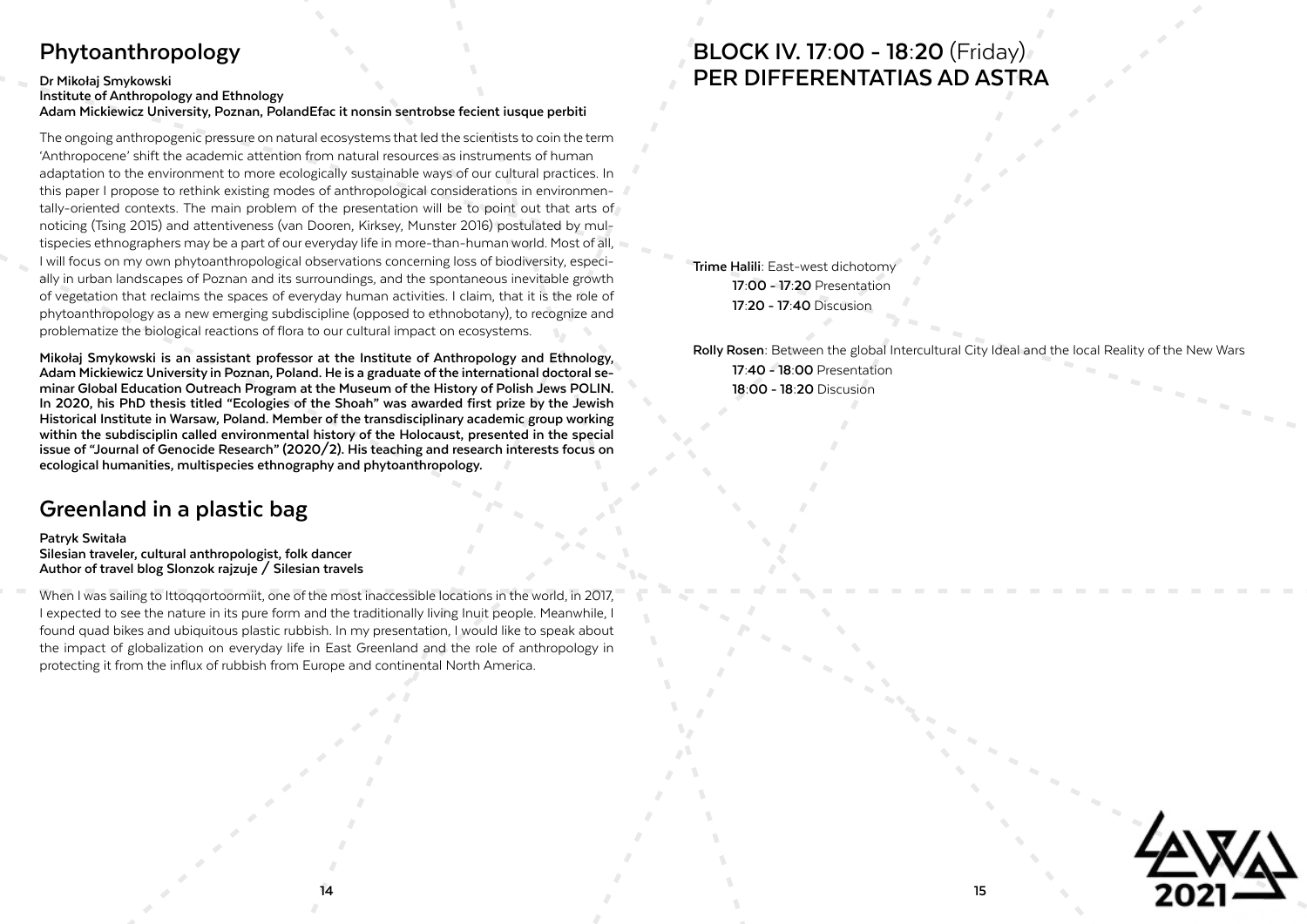**16**

### **East-west dichotomy**

#### **Trime Halili**

### **PhD candidate, Departament of History and Ethnology University of Debrecen in Hungary**

The proposed research intends to explore and understand the reinvention of culture through community making, specifically in the process of creation and way of functioning of autonomous temporal groups and intentional communities through socio-cultural spaces, constituting a network of different organized communities from South-Eastern and Western Europe. It focuses on the patterns of intercultural contact and reflexive behaviours in this collective's endeavors, accentuating the complexity of relationships that arise in the course of the collaboration of the network and wider, revealing the 'agonistic' dynamics of Self and Other, West and East, unity and diversity, giver and receiver, hierarchy and equality, global and local, concentrating on new social movements and contemporary identity practices in Europe. By using an ethnographic approach, based on active participant observation, this research is an attempt to engage the participating members of the different groups in the construction of the thorough insight of the research. Findings show how distinctive conceptualizations of cultural/ethnic belonging and individual/collective performativities operate based on different socio-cultural backgrounds, questioning power relation dynamics, as well as the presence of hierarchy and neo-colonialism. In this ball of intersectionalities, which is specifically accentuated during the joint work for the time being of each project making, there is a possibility of the creation of a common global culture and identity based on goal-driven factors, ideology and motivation. Whereas, when found in the 'back home' working environment and back to their local usual habitats, the groups prioritize different approaches to the communal functioning depending on their socio-cultural surroundings.

Founded in 2008 by the Council of Europe, the network "supports cities - in developing comprehensive intercultural strategies to help them manage diversity positively". (ICC, 2018). With 126 member cities, the network does an impressive job trying to promote global intercultural guidelines for urban policy. However, this global intercultural integration and equality discourse, emphasizing the "Diversity Advantage" (ICC, 2017), has to function within the local context of the security and new war or , Clash of Civilizations' discourse (Huntington, 1996), emphasizing suspicion, intelligence work and 'looking out for the enemy' behind every corner. So how do integration officers in the different member cities 'juggle' between the two discourses? And how do these tensions influence the glocalization process of the principles?

The paper is based on a chapter from my PhD research, which was an example of 'ethnography without borders' and which followed the glocalization of the Intercultural Cities Network principles in various European Cities in the years 2015-2018. The findings show the complex ways used by Trime Halili, PhD in Cultural Anthropology and Ethnography, University of Debrecen; MA in Cul-<br>Trime Halili, PhD in Cultural Anthropology and Ethnography, University of Debrecen; MA in Cul-<br>gly contradicting discourses.

## **Between the global Intercultural City Ideal and the local Reality of the New Wars**

#### **Dr. Rolly Rosen**

**The Department for Peace and Conflict Studies Haifa University**

Global principles, formulated by international global organizations, always face difficulties when local activists or government agencies try to implement them on the ground. This is also the case regarding the principles of [the Intercultural Cities Network,](https://www.coe.int/en/web/interculturalcities/about) which the present paper will describe.

**tural Anthropology, ELTE, Budapest; Ba in Political Science in South-east European University, Tetovë, North Macedonia.**

**Field of research: community making, social movement, performativity, socio-cultural identity, ethnicity and East-West dichotomy.**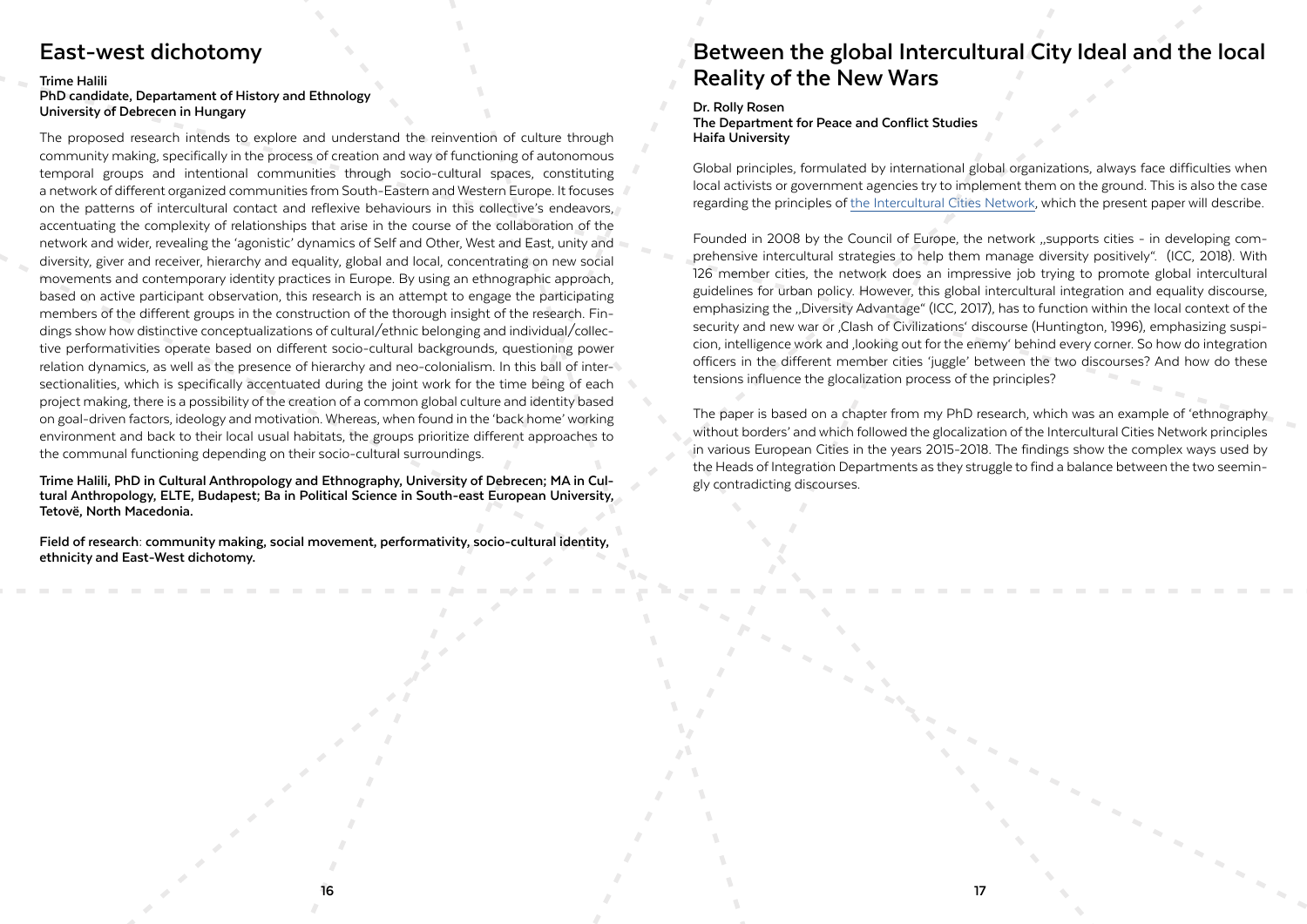### **BLOCK V. 10:30 - 11:40** (Saturday) **TOURISM AS AN OBJECT AND WAY OF RESEARCH**

 $\sim$   $\sim$   $\sim$ 

**Karolína Gibalová:**Holiday of Novruz in Azerbaijan with ethnological perspectives

**10:30 - 10:50** Presentation

**10:50 - 11:05** Discusion

**Gergo Berta:** Touristification and locality in gentrifying neighbourhoods

**11:05 - 11:25** Presentation

**10:25 - 11:40** Discusion

## **Holiday of Novruz in Azerbaijan with ethnological perspectives**

#### **Karolína Gibalová**

**student, Department of Ethnology and Cultural Anthropology Charles University in Prague**

The aim of presentation is to analyse our practical research in Azerbaijani in 2018 and 2019 during the Holidays of Novruz with ethnological perspectives. Novruz in Azerbaijan is traditional holiday with celebrates in Persian New Year and beginning of Spring. Novruz means New Day. This is an ancient holiday, which can be tracked back 5,000 years to the Sumerians and Babylonians civilisation. The first records of Novruz as a spring holiday date back to 505 BC. Holiday of Novruz was inscribed as an element in 2009 on the Representatives List of Intangible Cultural Heritage of Humanity (UNESCO). The celebration of the holiday of Novruz is associated with various customs and traditions.

# **Touristification and locality in gentrifying neighbour- hoods**

In my proposed presentation I would like to introduce my topic, reveal the connection between touristification and gentrification through the perspectives of residents. The anti-touristification movement gained victories in Barcelona and started to evolve in Budapest as well. The Covid19 pandemic roundly effected the tourism industry, along this, the movement against touristification too. The deeper understanding of the actors and the situation could provide valuable data from the current inequalities and social struggle of the present day's communities. How tourism will change after the pandemic? How the reopen affected anti-touristification movements? These are just some of the questions which I seek to answer by the end of the research.

#### **Gergo Berta**

**PhD candidate, Interdisciplinary Social Research Programme Eötvös Lóránd Tudományegyetem**

Tourism became one of the biggest industries of the 21st century which was prospering before the Covid19 pandemic. A phenomenon called over-tourism changed the socio-economic structure of the cities among other things in the aspect of housing. My inquiry focuses on the problems of locals related to touristification in two European cities (Barcelona & Budapest) more specifically two certain neighbourhoods. In the middle of the 2010's years a new movement had risen in Barcelona against touristification and its accompaniment gentrification. There is an ongoing housing crisis in these cities such as many other places in Europe. Connecting the questions of housing and tourism is a relatively new phenomenon such as the movement alongside it. My aim is to introduce the housing activists who are participating in the movement, discover their goals and future perspectives. To reach this, I use the latest academic literature, and my previous research results which I conducted in Barcelona in 2019. Among other social scientific techniques, primarily I applied anthropological methods in the previous research such as the ongoing one connected to my PhD.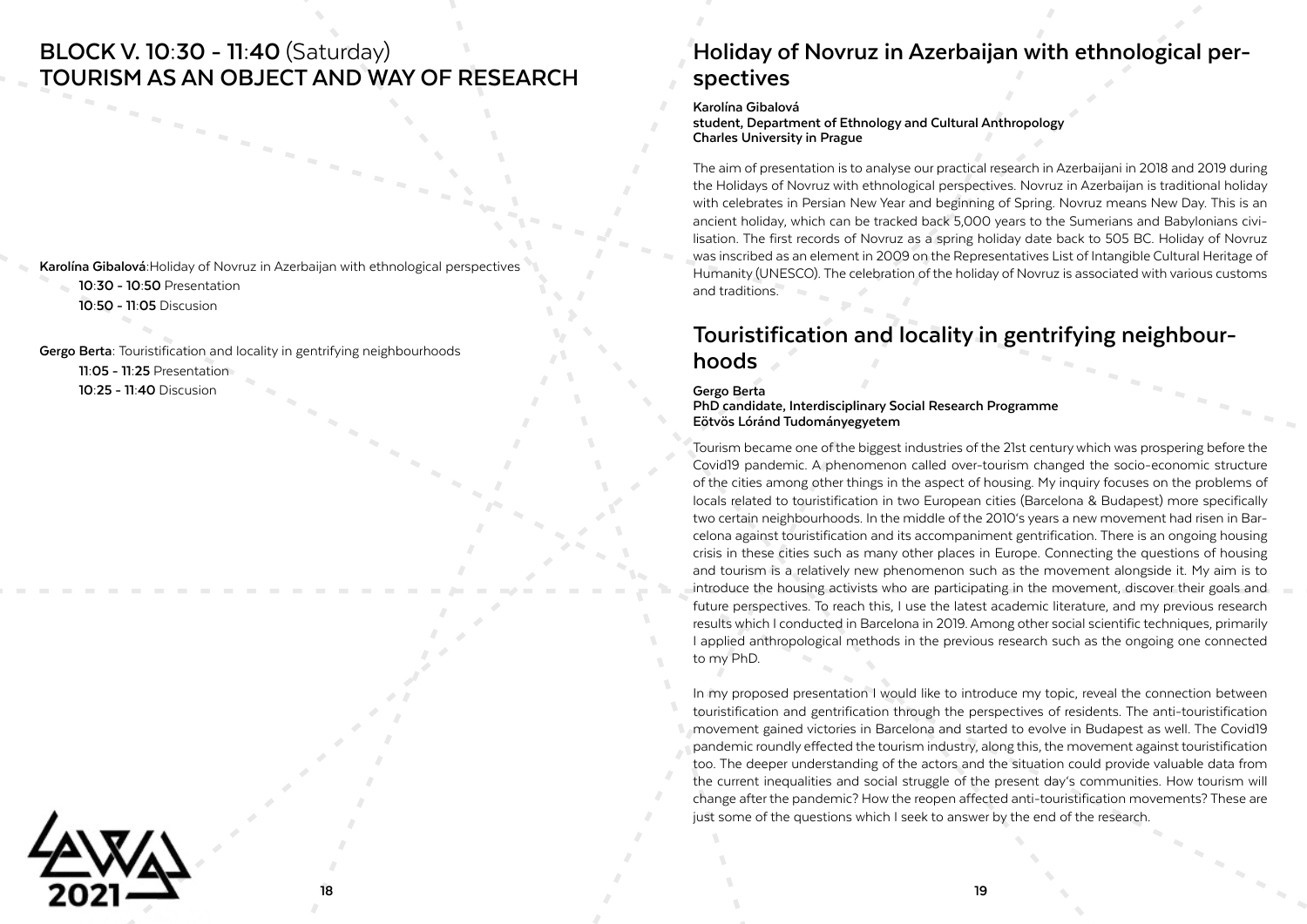### **BLOCK VI. 14:45 - 15:15** (Saturday) **CULTURAL HERITAGE**



**Romana Macicová:**The use and appropriation of the transnational concept of "Cultural Heritage"

- **14:45 15:00** Presentation
- **15:00 15:15** Discusion

## **The use and appropriation of the transnational concept of "Cultural Heritage"**

**Romana Macicová student**

**University Constantine Philosopher Nitra (Slovakia)**

From the Local to National: Transformation of the Traditional Costume in the Village of Martovce in the Context of the Activities of Ifjú Szivek Dance Theater

Romana Macicova, student of Univeristy Constantine Philosopher in Nitra (Slovakia). My research is oriented to traditional forms of clothing and its overlap to present. I'm interested in fashion and clothing since I rememb **clicked in me.** 

The paper presents the results of research focused on the transformation of traditional clothing in the context of artistic activities of the Ifjú Szivek Dance Theater. This well-known professional dance group, based in Bratislava, aims at scenic presentations of intangible cultural heritage and folklore traditions of the Hungarian minority in Slovakia. We conducted ethnographic field research in the Village of Martovce followed by an analysis of various types of source materials focusing on the local forms of traditional costumes and clothing. One of our findings suggests that the traditional costume from Martovce has been instrumentalized, not only as a symbol of local culture and its original wearers and creators, but it is also shown, how – after its specific transformation and modification into a scenic costume by Ifjú Szivek within the folklore revival movement – it crossed the border of "locality" and slowly became a manifestation of a more general ethnic, respectively national identity. The traditional costume from Martovce thus represents a "Hungarian-ness" as well as the Hungarian minority in Slovakia within certain discourses and contexts. As a "Hungaricum," it is also presented outside Slovakia, and in the form of a stage costume it is the subject of continuous hybridization through a combination of its features with clothing components, trimmings and accessories from other locations together with those of the predominant Hungarian population.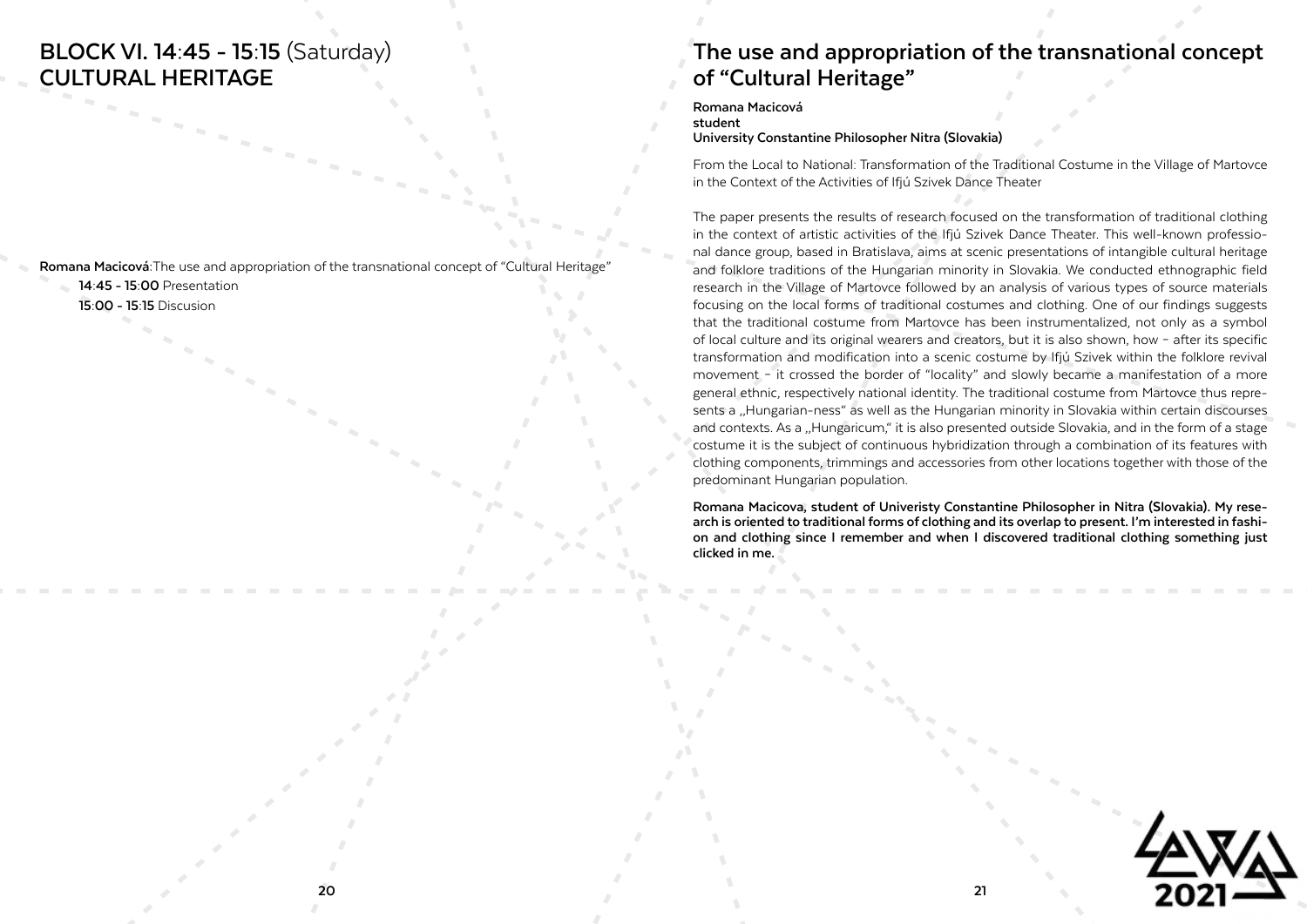**Thank you for your interest and participation. We are looking forward to hosting you in Prague!**